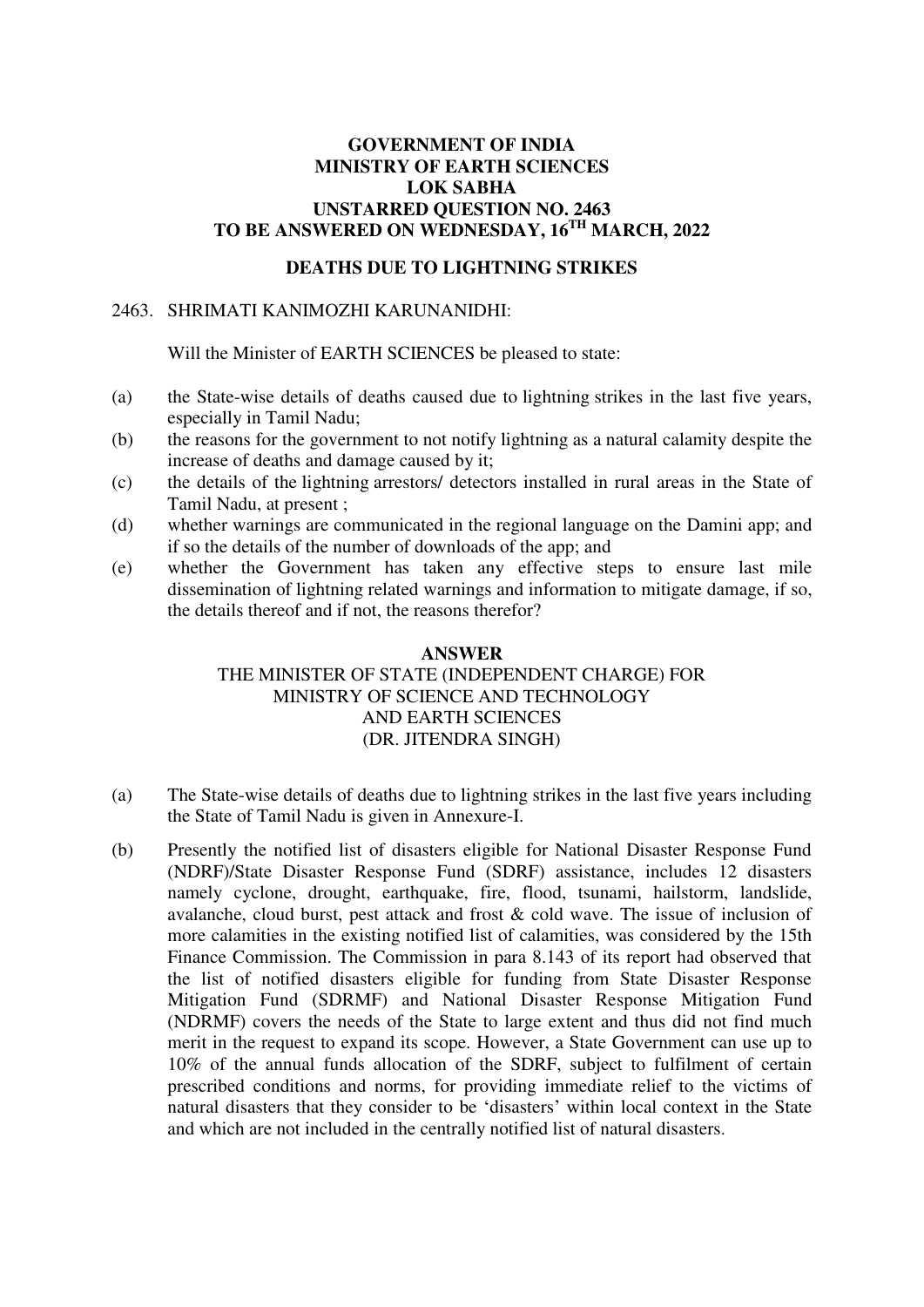- (c) Indian Institute of Tropical Meteorology (IITM) an autonomous institution under the Ministry of Earth Sciences (MoES) has installed a lightning location network over India with 83 sensors spread over the country. As each sensor has a coverage of about 200 sq km, occurrence of lightning can be detected with utmost accuracy. IITM has installed five lightning detectors in Tamil Nadu and Pondicherry.
	- 1. Thiruvarur 2. Vellore 3. Coimbatore 4. Madurai 5. Pondicherry

Lightning warning are being sent via Mobile App DAMINI-Lightning Alert. There are more than 5 lakhs downloads of Damini app all over India.

- (d) IITM is working on the update of the DAMINI App to provide warning in all major Indian languages including Tamil.
- (e) India Meteorological Department (IMD) issues forecasts and warning for thunderstorms and related weather phenomena to reduce deaths associated with them. For monitoring thunderstorms, IMD has an advanced observational system. This includes a dense network of Doppler Weather Radars, multi-channel INSAT 3D satellite series as well as the data from ground based Lightning Detector Network of Indian Institute of Tropical Meteorology (IITM) and Indian Air Force (IAF). In addition to this, various numerical model products that cater specifically to forecasts/nowcasts of thunderstorms and lightning over the Indian region have been developed with the support from sister organisations under MoES.

Based upon the guidance from observations and model products, forecasts and warnings are provided for thunderstorm and associated severe weather elements. These forecasts and warnings are given in sub-divisional scale for a period five days where as from Regional/State Meteorological Centres, it is given in district level for the same period. In addition to this, nowcast warnings are issued by the Regional Meteorological Centres (RMCs) and State Met. Centres (SMCs) on the development of thunderstorm and associated weather phenomena every three hours for 1084 stations and 739 districts across the country. These nowcasts are disseminated by various means like SMS/WhatsApp/email etc. to the users for their benefit. In the recent past, these warnings are provided with possible impacts and guidelines to the public which were finalized in collaboration with National Disaster Management Authority (NDMA).

The information is transmitted through the IMD website [\(https://mausam.imd.gov.in/imd\\_latest/contents/districtwisewarnings.php](https://mausam.imd.gov.in/imd_latest/contents/districtwisewarnings.php) and [https://mausam.imd.gov.in/imd\\_latest/contents/stationwise-nowcast-warning.php\)](https://mausam.imd.gov.in/imd_latest/contents/stationwise-nowcast-warning.php), mobile app based alerts (MEGHDOOT, MAUSAM), SMS, email and whatsapp messages in local language. The alerts of the IMD website are interactive in nature.

Also, National Disaster Management authority (NDMA) has taken effective steps for mitigation action in the concerned issues. NDMA has issued Guidelines for Action Plan on Thunderstorm & Lightning/ Squall and Strong wind in 2018-2019 and sent to all State Governments/ UTs and uploaded on the website of NDMA.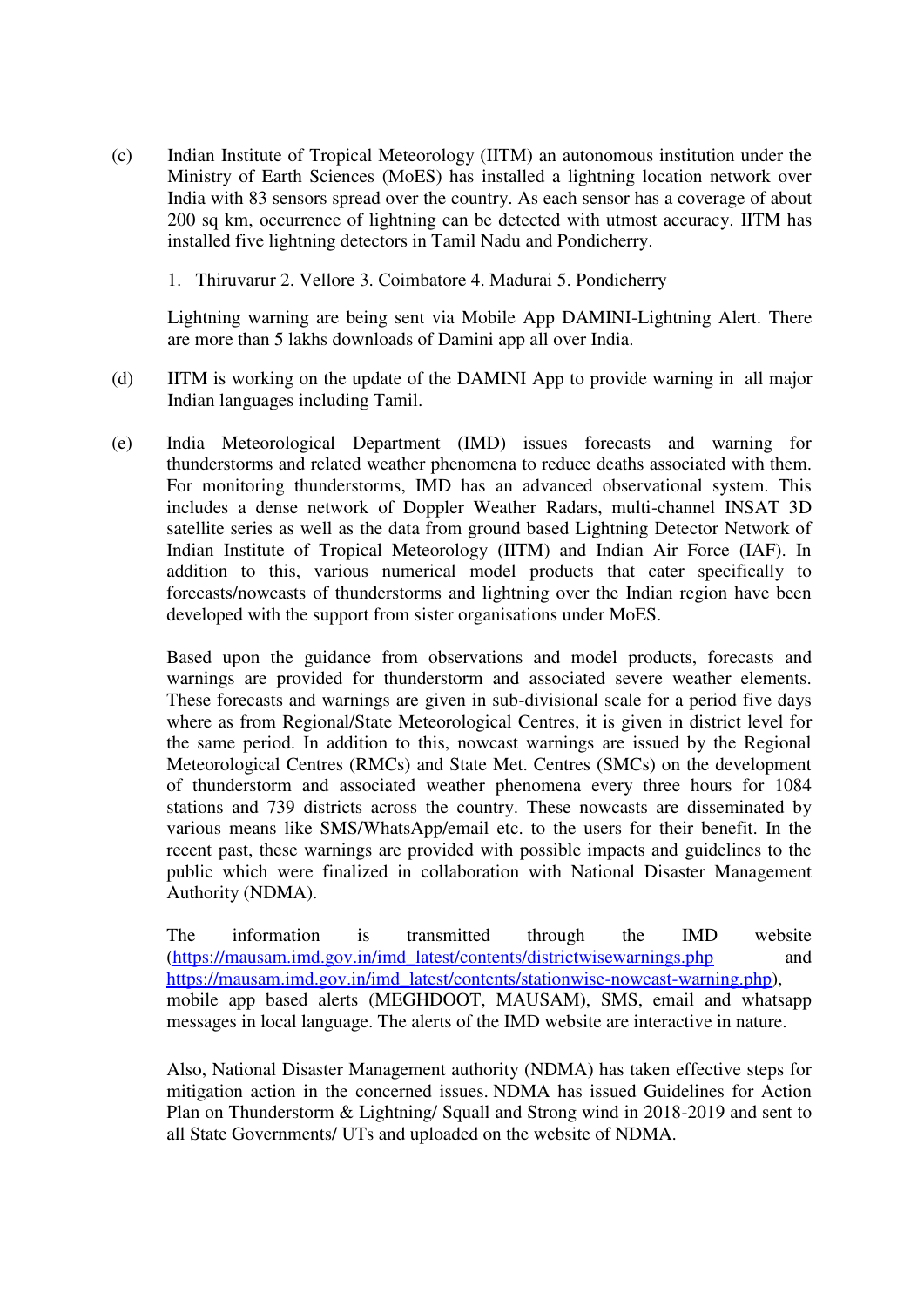Further NDMA has taken initiatives as following:

- NDMA issued specific advisories Do's and Don'ts on Thunderstorm and Lightning to State Governments/ UTs for taking necessary action.
- NDMA Reviewed the preparedness & mitigation measures on Thunderstorm and Lightning through Video Conferencing (VC) with most affected States.
- Develop a protocol for early warning dissemination on Thunderstorm and Lightning,
- NDMA produced IEC materials like TVCs, Pocket Books containing do's and don'ts, audio-visuals on thunderstorm and lightning.
- Special panel discussion (TV Debate) on 'AapdakaSaamna' show on Doordarshan.
- Doordarshan and All India Radio NDMA has run campaign through TV (Doordarshan) and Radio (All India Radio) for awareness generation among masses on 'Thunderstorm & Lightning' during April 2021 in the States prone to the disaster including North Eastern States and West Bengal.
- Social Media campaign on thunderstorm and lightning begin from **February onwards**. Do's and don'ts are being shared on NDMA's social media platforms and videos are being continuously posted on twitter and facebook.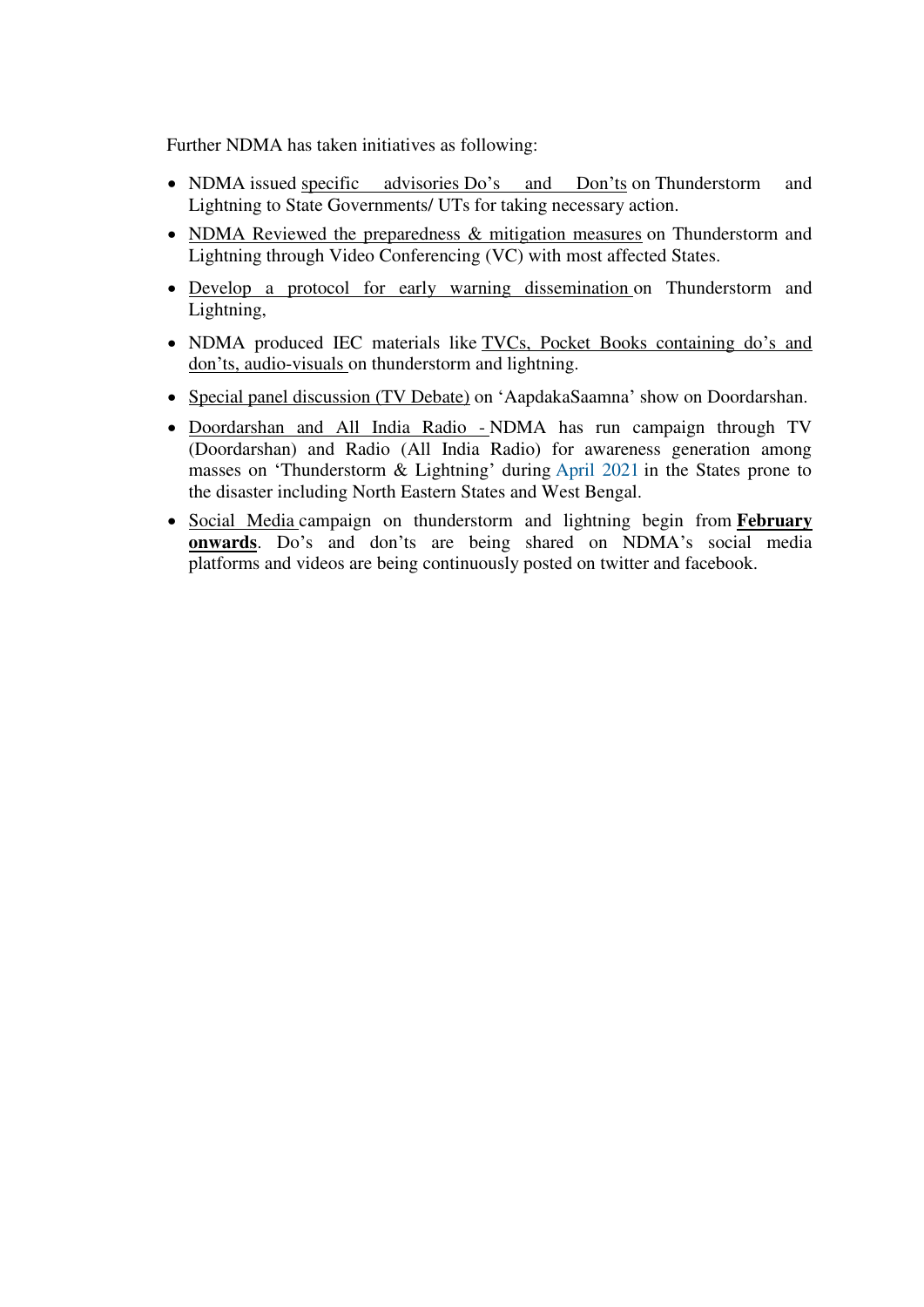| State/UT wise number of accidental deaths due to Lightning during 2016-2020 |                                       |                  |                  |                  |                  |                  |  |  |  |  |
|-----------------------------------------------------------------------------|---------------------------------------|------------------|------------------|------------------|------------------|------------------|--|--|--|--|
| <b>SN</b>                                                                   | State/UT                              | 2016             | 2017             | 2018             | 2019             | 2020             |  |  |  |  |
| $\mathbf{1}$                                                                | Andhra Pradesh                        | 53               | 77               | 74               | 109              | 93               |  |  |  |  |
| $\overline{2}$                                                              | Arunachal Pradesh                     | $\overline{0}$   | $\overline{0}$   | $\overline{0}$   | $\overline{0}$   | $\overline{0}$   |  |  |  |  |
| $\overline{3}$                                                              | Assam                                 | 92               | 30               | 36               | 28               | 14               |  |  |  |  |
| $\overline{4}$                                                              | <b>Bihar</b>                          | 282              | 263              | 177              | 400              | 436              |  |  |  |  |
| 5                                                                           | Chhattisgarh                          | 211              | 270              | 213              | 212              | 246              |  |  |  |  |
| 6                                                                           | Goa                                   | $\overline{0}$   | $\overline{0}$   | $\overline{0}$   | $\overline{2}$   | $\overline{0}$   |  |  |  |  |
| $\overline{7}$                                                              | Gujarat                               | 29               | 54               | 13               | 64               | 78               |  |  |  |  |
| 8                                                                           | Haryana                               | 12               | $\overline{3}$   | 6                | 11               | $\overline{3}$   |  |  |  |  |
| 9                                                                           | Himachal Pradesh                      | $\overline{2}$   | $\overline{3}$   | 8                | $\mathbf{1}$     | $\overline{5}$   |  |  |  |  |
| 10                                                                          | Jharkhand                             | 542              | 150              | 235              | 334              | 336              |  |  |  |  |
| 11                                                                          | Karnataka                             | 77               | 121              | 126              | 99               | 75               |  |  |  |  |
| 12                                                                          | Kerala                                | 17               | 19               | 25               | $\overline{15}$  | $\overline{8}$   |  |  |  |  |
| 13                                                                          | Madhya Pradesh                        | 639              | 452              | 381              | 400              | 429              |  |  |  |  |
| 14                                                                          | Maharashtra                           | 230              | 284              | 149              | 189              | 182              |  |  |  |  |
| 15                                                                          | Manipur                               | $\overline{0}$   | $\overline{0}$   | $\mathbf{1}$     | $\overline{0}$   | $\overline{0}$   |  |  |  |  |
| 16                                                                          | Meghalaya                             | 12               | 15               | $\overline{5}$   | $\overline{7}$   | 8                |  |  |  |  |
| 17                                                                          | Mizoram                               | $\mathbf{1}$     | $\mathbf{1}$     | $\mathbf{1}$     | $\mathbf{1}$     | $\boldsymbol{0}$ |  |  |  |  |
| 18                                                                          | Nagaland                              | $\overline{0}$   | $\overline{0}$   | $\overline{0}$   | $\overline{0}$   | $\mathbf{1}$     |  |  |  |  |
| 19                                                                          | Odisha                                | 376              | 446              | 299              | 271              | 275              |  |  |  |  |
| 20                                                                          | Punjab                                | 8                | $\mathbf{1}$     | $\overline{4}$   | $\overline{7}$   | 8                |  |  |  |  |
| 21                                                                          | Rajasthan                             | 108              | 121              | 43               | 88               | 48               |  |  |  |  |
| 22                                                                          | Sikkim                                | $\mathbf{1}$     | $\mathbf{1}$     | $\overline{0}$   | $\overline{0}$   | $\overline{0}$   |  |  |  |  |
| 23                                                                          | Tamil Nadu                            | 38               | 74               | 82               | 57               | 64               |  |  |  |  |
| 24                                                                          | Telangana                             | 74               | 79               | 68               | 96               | 64               |  |  |  |  |
| $\overline{25}$                                                             | Tripura                               | 12               | 17               | $10\,$           | $10\,$           | $\overline{5}$   |  |  |  |  |
| 26                                                                          | <b>Uttar Pradesh</b>                  | 384              | 217              | 220              | 321              | 304              |  |  |  |  |
| 27                                                                          | Uttarakhand                           | $\mathbf{1}$     | 7 <sup>7</sup>   | $\overline{2}$   | $\overline{2}$   | 10               |  |  |  |  |
| 28                                                                          | West Bengal                           | 110              | 176              | 179              | 147              | 170              |  |  |  |  |
|                                                                             | <b>TOTAL STATE(S)</b>                 | 3311             | 2881             | 2357             | 2871             | 2862             |  |  |  |  |
| 29                                                                          | A & N Islands                         | $\overline{0}$   | $\mathbf{1}$     | $\boldsymbol{0}$ | $\mathbf{1}$     | $\overline{0}$   |  |  |  |  |
| 30                                                                          | Chandigarh                            | $\overline{0}$   | $\overline{0}$   | $\overline{0}$   | $\overline{2}$   | $\overline{0}$   |  |  |  |  |
| 31                                                                          | D&N<br>Haveli<br>and<br>Daman&Diu @ + | $\overline{0}$   | $\overline{2}$   | $\overline{0}$   | $\mathbf{1}$     | $\theta$         |  |  |  |  |
| 32                                                                          | Delhi UT                              | $\overline{2}$   | $\overline{0}$   | $\overline{0}$   | $\overline{0}$   | $\overline{0}$   |  |  |  |  |
| 33                                                                          | Jammu & Kashmir @*                    | $\overline{2}$   | $\mathbf{1}$     | $\overline{0}$   | $\mathbf{1}$     | $\overline{0}$   |  |  |  |  |
| 34                                                                          | Ladakh @                              |                  |                  |                  |                  | $\theta$         |  |  |  |  |
| 35                                                                          | Lakshadweep                           | $\overline{0}$   | $\overline{0}$   | $\boldsymbol{0}$ | $\overline{0}$   | $\overline{0}$   |  |  |  |  |
| 36                                                                          | Puducherry                            | $\boldsymbol{0}$ | $\boldsymbol{0}$ | $\boldsymbol{0}$ | $\boldsymbol{0}$ | $\boldsymbol{0}$ |  |  |  |  |